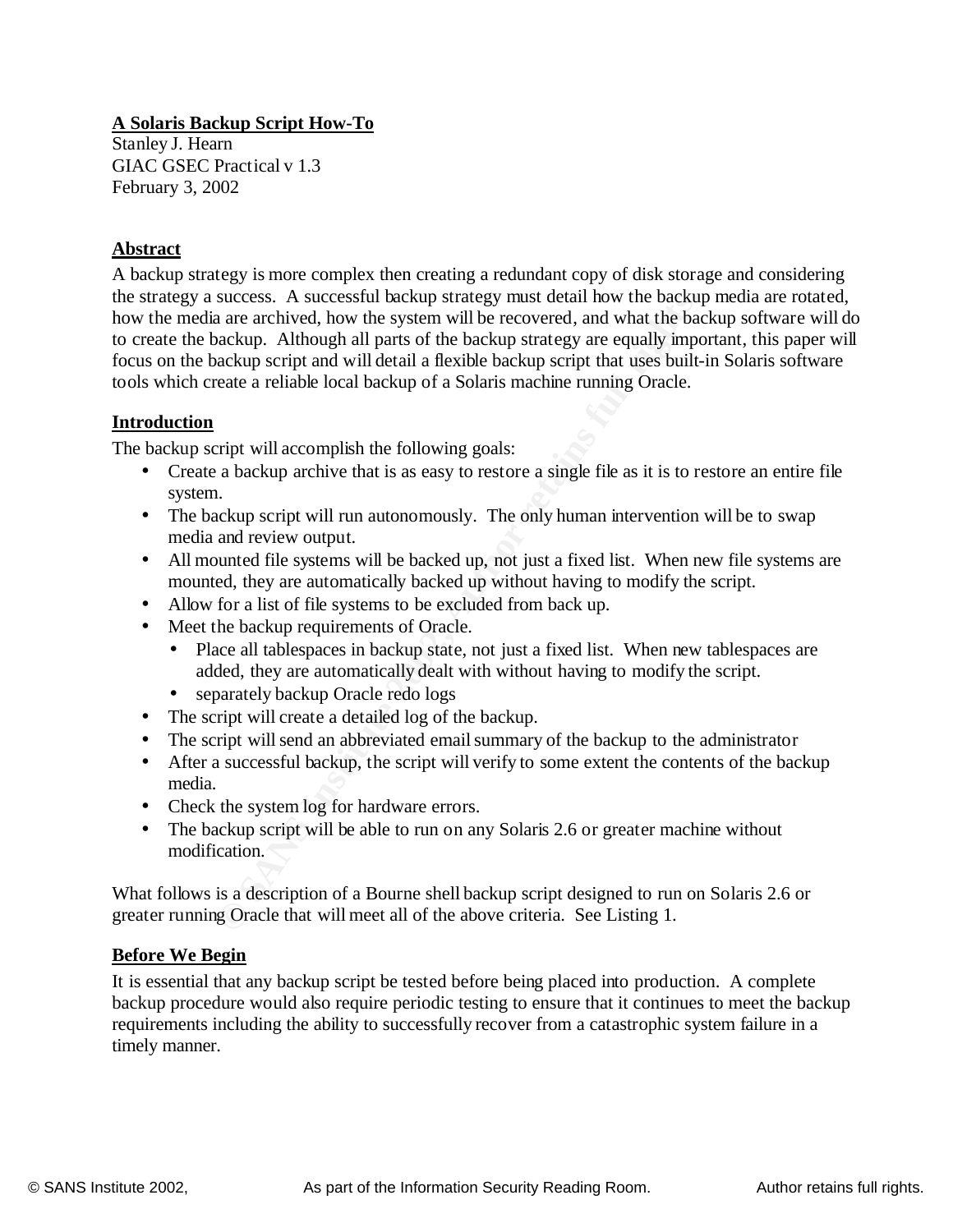Remember to meet the backup requirements of all non operating system applications running on the system. Recovering to the point that the operating system is running is merely the first part of the restoration process. The second and equally important part is application data recovery. If the application can't be recovered, then the disaster still exists.

Print disk partition information and any hardware-specific information and place it in a safe secure location. This information will make a disaster recovery less painful. You can use this script to print the partition information for disks on a Solaris system. I cannot stress enough the importance of having this information at hand when you're in crisis mode during a disaster.

```
print "\\n\\n-----"' > $TEMP_FILE
  format \langle /dev/null \vert \
  nawk '/[0-9].*\./{system ("prtvtoc /dev/rdsk/" $2 "s2") ; \
```
Don't ever buy more disk space than you have the ability to back up. When you calculate the cost of purchasing more disk space, always include the cost of enough tape storage to accommodate it. The backup script described in this paper requires that all data fit on one tape for unattended operation.

# **The Backup Script's Nuts and Bolts**

All backup tools have their strengths and weaknesses. This script will use two tools to copy information to our media, ufsdump and cpio. Each one has advantages over the other. The script will leverage the advantages of both by creating backups that alternate between them.

mormation at nanti when youre in crisis mode during a disaster.<br>  $\frac{1}{2}$ ,  $\frac{1}{2}$ ,  $\frac{1}{2}$ ,  $\frac{1}{2}$ ,  $\frac{1}{2}$ ,  $\frac{1}{2}$ ,  $\frac{1}{2}$ ,  $\frac{1}{2}$ ,  $\frac{1}{2}$ ,  $\frac{1}{2}$ ,  $\frac{1}{2}$ ,  $\frac{1}{2}$ ,  $\frac{1}{2}$ ,  $\frac{1}{2}$ ,  $\frac$ **ufsdump and ufsrestore** are the Solaris equivalent of dump and restore. In Solaris the default file system is UFS. Dump and restore are dependent on the underlying file system type. You must restore a dump to the same type of file system as its source. A dump from different system types, Linux, Irix, or Solaris are not compatible. ufsdump creates a backup of an entire disk partition. It can perform a full or incremental backup. However, this backup script will always perform a full level 0 dump. The ufsrestore tool has an interactive restore feature of browsing the tape file image and selecting exactly which files to retrieve.

**cpio** has the ability to back up individual files. cpio is also capable of backing up all mounted file systems in one archive. However, we will back up each file system separately. The reason for doing this is that it makes it easier and quicker to restore if you have many small file systems stored on the media instead of one very large one. A system that won't boot and only needs the root file system restored will be more convenient to recover if our root partition is in a separate cpio archive.

CDROM recovery mode. You could also overcome this limitation of absolute restoration by chroot-The cpio version that ships with Solaris doesn't have an option to restore an absolute cpio archive to a relative location. Therefore we will only create cpio relative archives. If you're disaster recovery plan allows you to use non-standard operating system tools, then I would suggest using GNU cpio, but make sure you have a compiled copy that can be easily restored to a failed system booted to ing to the recovery mount point and performing the restore.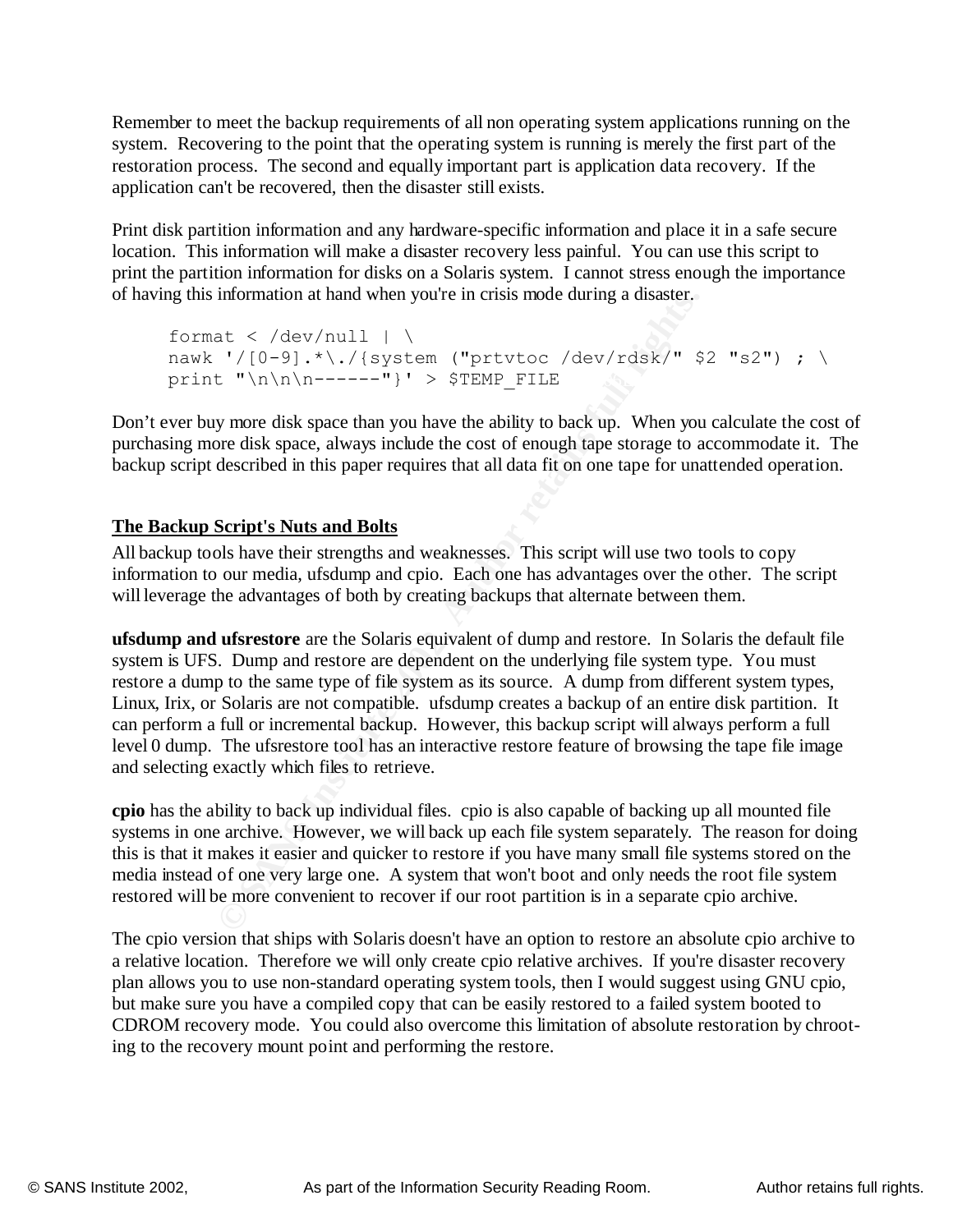The script will create a relative cpio archive, but how relative? If you list the contents of a cpio archive it is not always obvious what mount point the archive was generated from. It may be easy to determine if its a standard mount point. For example, if you see directories like . /joe, . /steve, ./stan, etc, it would be obvious that this archive was generated from /home. But if you saw directories like ./ORACLE, ./serverroots, etc, it would be less obvious which file system they belong in. On an Oracle system the . / ORACLE directory can in fact appear at several mount points.

This simply means that instead of backing up a file system relativity lib backed up relative to root. For example a file system near  $1/\text{src}$ , won't be backed up as ./, but will be backed up with the  $1/\text{src}$ . Don't be co AF19 FR94 PEC BOAT SECTED FOR THE COMMISSION, WE ALLE SIMPORE SIMPLE THE STANDARD FILE STARS. Because of this ambiguity the backup script performs a cpio archive with file names relative to the root directory. This simply means that instead of backing up a file system relative to itself or its mount point, it will be backed up relative to root. For example a file system named src in /usr/local/src, won't be backed up as ./, but will be backed up with the name of ./usr/local/src. Don't be confused, we are still backing up individual file systems, we're just

However, Solaris cpio has a problem with archiving the root directory relative to itself. Therefore we will place a sed statement directly following the find command to convert "./" to "/".

find  $.\$   $\{FS\}$  -print -xdev | \ sed -e 's/^\.\/\$/\//' | \ cpio -oacvC 32768 –O /dev/rmt/0 \ 2>>/usr/local/cpio-log/write.020101.err \ 1>>/usr/local/cpio-log/write.020101

You are probably quite familiar with the options used for cpio. The  $-0$  /dev/rmt/0 allows for the separation of the archive device, standard error, and standard output. We can log the list of files we've sent to cpio in one log file and log errors in another.

**Special Considerations** must be taken to back up Oracle databases. Simply backing up the file systems that contain the data files is not enough. These files are very large and change continuously. There are several methods to back up Oracle databases, and more than one method should be implemented. Three methods are described below.

The first method is a cold backup. This involves completely shutting down the database which restricts any process or user from modifying the data files. The data files become static and are simply copied like any other unchanging file. Cold backups on a production system are not practical because during the backup the database is unavailable.

that the INFS flost final line is backed up adequately and is secure. The export filemed is an in that one can pick and choose what to restore from an export. For example, if someone The second method involves exporting the database information to disk files and is known as a database export. Database exports can be done while the database is running making it a better alternative than cold backups for production systems. Also by exporting your database to an NFS mounted file system, this will further safeguard your database for recovery purposes. Just make sure that the NFS host machine is backed up adequately and is secure. The export method is also flexible accidentally drops a database table, just that table can be retrieved from the last export. Run the export function in a cron job daily at a time when the database has the least amount of activity.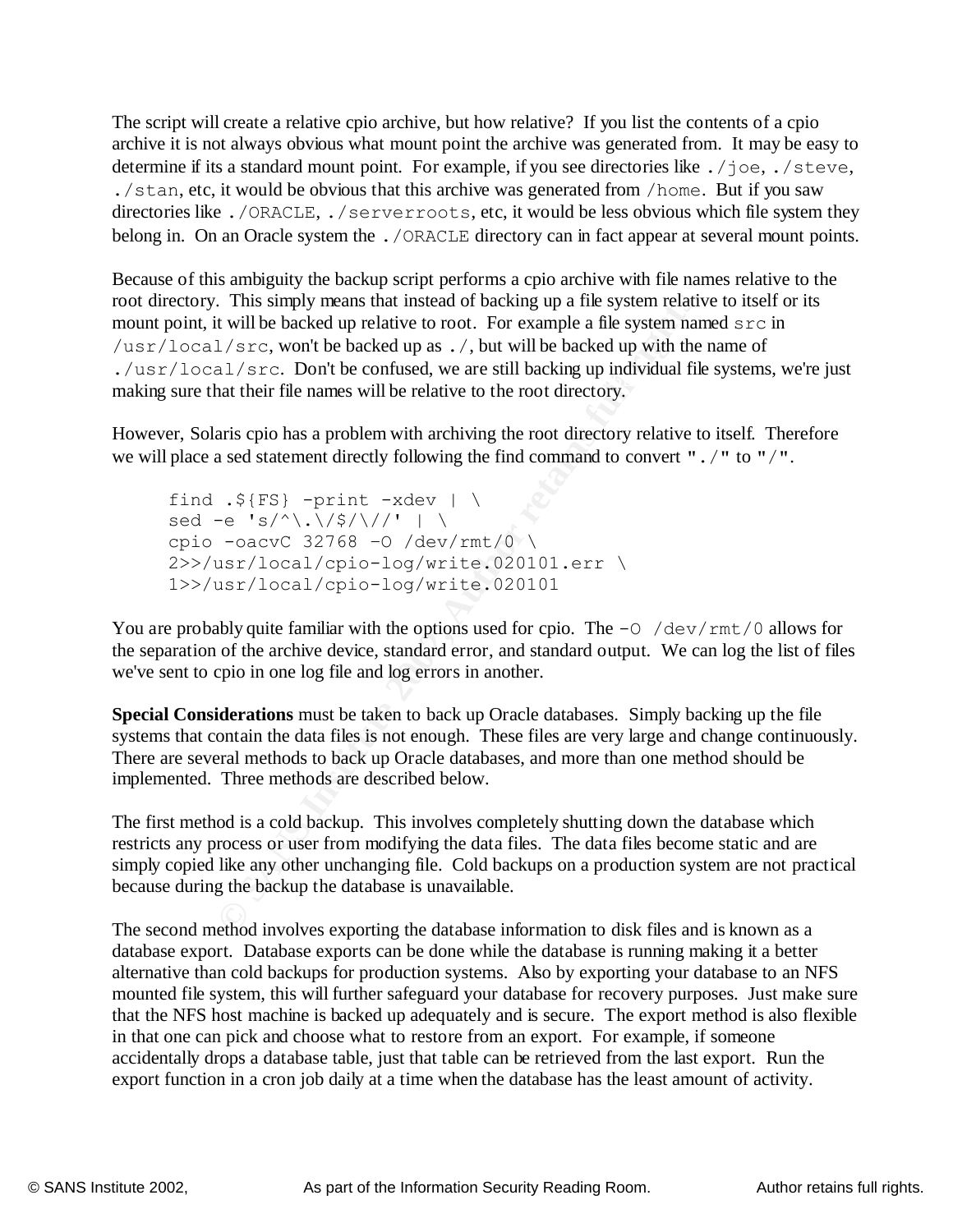The third method, which the backup script will directly utilize, is called a hot or on-line backup. This involves running the database in the ARCHIVELOG mode. When the tablespaces are placed in backup mode, the main data files will remain quiescent and all database transactions will be written to the redo logs. This gives the backup program time to backup these large data files while they are not changing. After these files are copied, the database is taken out of ARCHIVELOG mode and the redo logs are copied to the backup media. CAUTION: Do not begin a database on-line backup during peak database usage times because Oracle will write complete database blocks instead of just transactions to the redo logs and this can create excessive database logging. NOTE: if the script abnormally exits, you'll need to manually take the tablespaces out of backup mode.

exactly back to the same state when the redo logs were created. Consult with your database To restore a database that was backed up using the ARCHIVELOG mode method, you would restore the datafiles and the redo logs. Then you would play the redo logs forward to bring the database administrator to verify that you're backing up everything he will need to recover from a disaster and practice your disaster recovery.

Before the backup begins, put each tablespace in backup mode. After the backup is complete take each tablespace out of backup mode. Then back up the redo logs which contain the database transactions. When the script is backing up an Oracle system, the redo logs are always added as a cpio archive at the end of all the file system backups on the media. Even if a ufsdump backup is performed, there will always be a cpio archive at the end of the tape for systems running Oracle.

Its, you in heed to manuality take the tablespaces out of backup mode<br>hadabase that was backed up using the ARCHIVELOG mode method the redo logs. Then you would play the redo boys forward to be same state when the redo log The backup script will automatically use Oracle's server manager to obtain a list of current tablespace names and write them to a file. It will do this automatically so that any new table spaces that are added will always get backed up without requiring script modifications. Then it will insert commands before and after the tablespace names to create two Oracle server manager scripts, one script to put the tablespace names in backup mode and one to take them out of backup mode.

These are the Oracle server manager commands to prepare a tablespace for backup and to end the backup.

```
alter tablespace [tablespace_name] begin backup # before
alter tablespace [tablespace name] end backup # after
```
At the end of the backup when the tablespaces are taken out of backup state, the script sleeps for 120 seconds to allow for all transactions to be flushed to the redo logs. Then the redo logs are written to the tape in a cpio archive.

It will help the database administrator perform a replay of the redo logs after a disaster if he has the archive sequence numbers. The backup script will execute an archive log list server manager command to get this information for inclusion in our backup report.

This script only places one Oracle database instance in ARCHIVELOG mode. It would not be too difficult to modify the script to allow for multiple instances.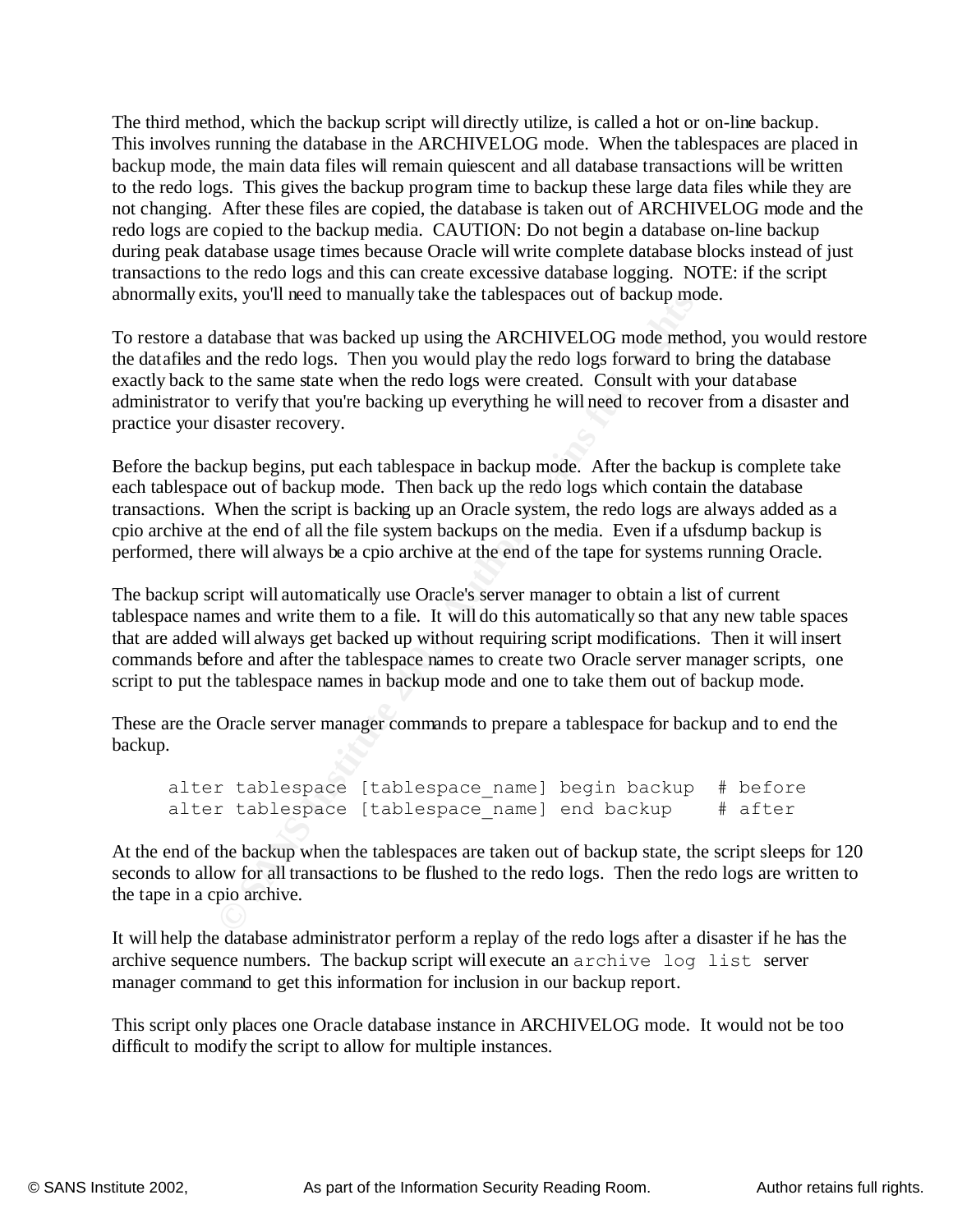**Magnetic Tape Control (mt)** sends commands to a tape drive. Many of these commands are familiar, but some are not. The script will use these mt commands.

- rewind rewind the tape
- rewoffl rewind the tape and eject it (go offline)
- eom space to end of recorded media on tape
- weof write count EOF marks at current position on tape
- status display current status of tape

**The summary file** is the first thing that goes on the tape. This summary file will serve to identify this backup tape. When you need to identify a tape or restore a system, you'll appreciate this summary file. The summary will contain:

- The name of the system that created the backup.
- The date when the backup was created.
- The format of the backup. Was it created with cpio or dump?
- A list of file systems, their mount points and sizes (output of df command).
- The order in which the file systems appear on the tape.
- Recommended procedures for restoring the tape.

The summary file can be read from the tape using the command:

cat < /dev/rmt/0

**A backup configuration file** is used to keep machine specific configurations so that the administrator can make one copy of the backup script for all Solaris systems and place host specific values outside of the backup script.

The host configurable parameters are:

**y file** is the first thing that goes on the tape. This summary file will compe. When you need to identify a tape or restore a system, you'll a The summary will contain:<br>The summary will contain:<br>the when the backup. was i TAPEDEV is the tape device name with rewind TAPEDEV NR is the tape device name with norewind HARDWARE LOG is the name of the system log BU LOG DIR is the directory where the backup logs are created EXCLUDE FS space delimited set of file systems to not include in the backup IS ORACLE MACHINE Is this a machine running Oracle? ORACLE\_REDO\_LOG\_DIR is the directory where the redo logs are kept ORACLE\_HOME home directory of Oracle ORACLE SID instance SID of Oracle database to backup

### **The Backup Script Flow (Listing 1)**

The script will keep a count of the number of file marks that are written to the tape. At the end of the backup we'll use that count to validate the number of file marks actually on the tape.

assume that if anything besides "dump" is specified, a cpio backup will be performed. One argument to our backup script will determine between a cpio and ufsdump backup. It will

The script will set a few default values for configuration variables and then source the configuration file.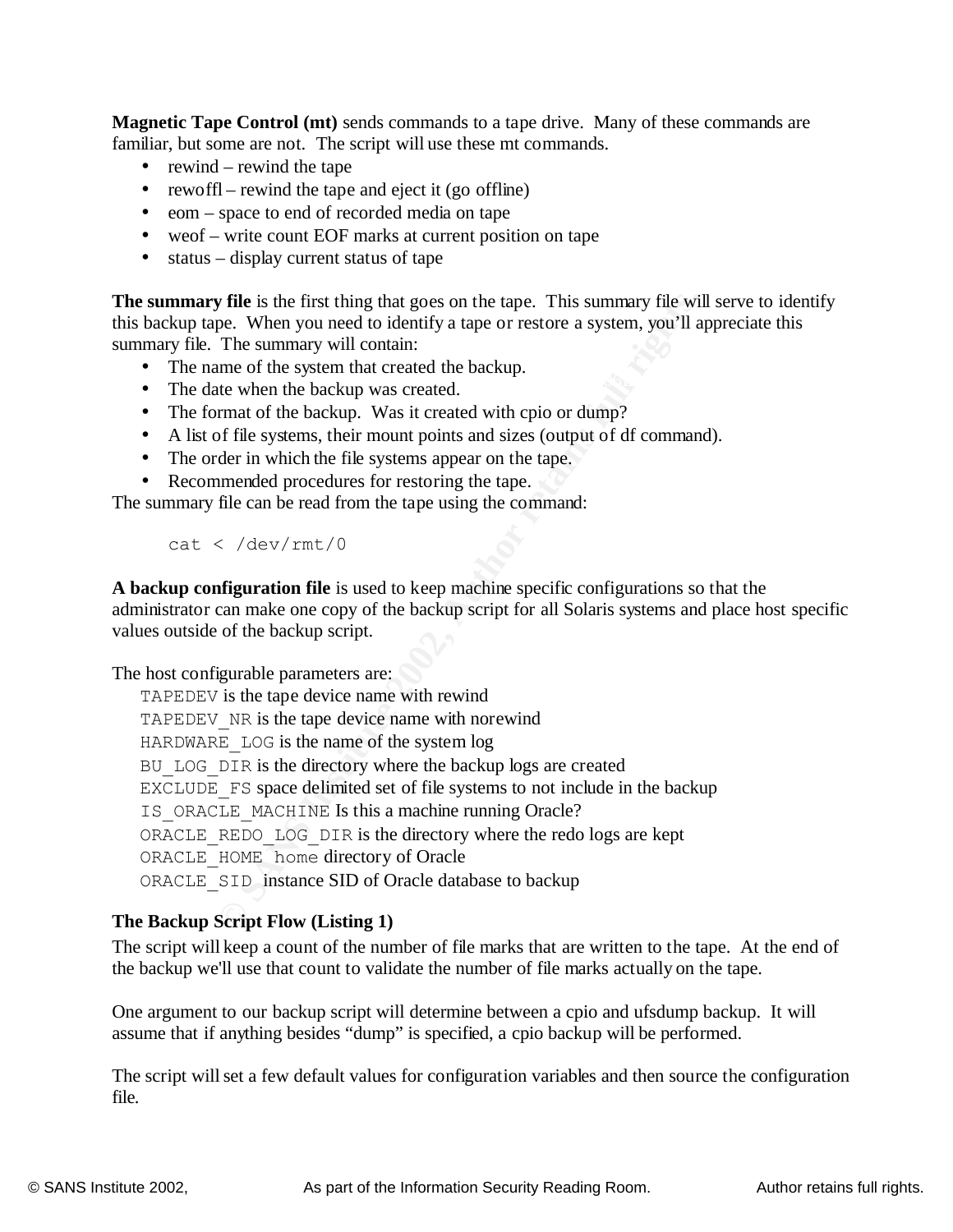The script will verify that the variables TAPEDEV and TAPEDEV\_NR point to character special devices. If they do not, it will exit with an error message.

When the system is writing to tape, tape error messages will be written to the system log. If you don't examine the log, you'll not know when there are "sense key media errors" or "excessive write errors." You may have a problem and not know about it. The backup script should display the entries that are put into the log during the backup process. This can be done by counting the number of lines in the log when the backup began.

LOG START=`wc  $-1 <$  /var/adm/messages`

The summary file is created and copied to the tape. This is the first file that appears on all backup tapes.

When the backup is finished, display the entries from this count to the end of the log file to show any hardware errors that may have been placed there.

cat /var/adm/messages | sed -e "1, \$ {LOG START}d"

Be careful to not run backups at a time when the system logs are being rotated. The output will not be accurate.

Attempt to rewind the tape device. If this fails, exit with an error message. Also write an eof mark to the tape to make sure it is writable.

mt –f /dev/rmt/0 weof 1

The return status of mt is checked by using this if statement after a rewind attempt and after writing an weof.

```
if [ ${?} –ne 0 ]; then
  echo "Error Message"
 exit 1\qquad)f_1
```
**ETART=** `wc -1 < /var/adm/messages `<br>
file is created and copied to the tape. This is the first file that appear<br>
file is created and copied to the tape. This is the first file that appear<br>
kup is finished, display the en Programmatically get the list of currently mounted file systems. On Solaris the file systems are called UFS file systems. The –F option for the df command specifies which file system type to list. We then pipe the output to cut to get only the first column of the df output. Finally we sort the file systems so that dependent file systems get backed up before independent ones ( $/\text{usr}/\text{local}$  is backed up before  $/\text{usr}/\text{local}/\text{src}$ , etc) This is done to facilitate a restore.

 $FS='df -F ufs$  | cut  $-d'$  '  $-f1$  | sort`

Because we are automatically obtaining a list of mounted file systems to back up, we have included a facility to exclude file systems from the backup. The variable EXCLUDE\_FS may contain a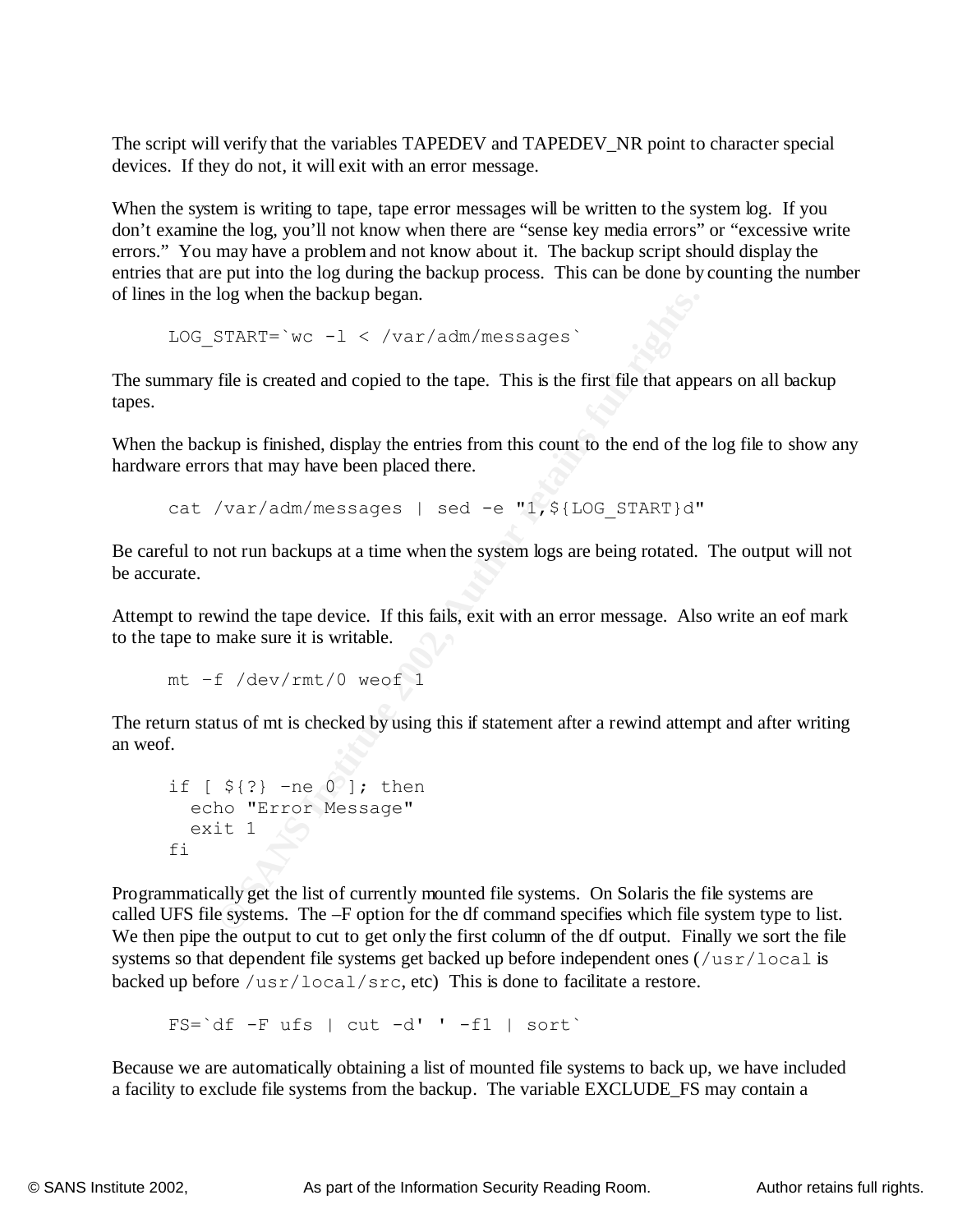space-delimited list of file systems for this purpose. The script steps through a list of each mounted file system to see if it appears in our excluded list. If it doesn't appear, then it adds that file system to the list of file systems to back up. The variable FILESYSTEMS will contain the list of the file systems the script will back up.

The next task the script will perform is to get a list of the tablespaces and build the two Oracle server manager scripts we'll use during the backup. We'll then put the tablespaces in backup mode.

Depending on the parameter passed to the backup script, it will perform a ufsdump or a cpio back up of the file systems.

the redo logs are written as a cpio archive at the end of the tape. If the backup is of an Oracle machine, then the Oracle tablespaces are taken out of backup mode and

After the tape is created, we'll count the number of file systems on the tape and compare that to the number that we wrote to the tape and print a message indicating our findings. The eom command will move the tape forward just past the last archive file. The status command will display how many file marks are on the tape.

/usr/bin/mt -f /dev/rmt/0n eom FMARKS COUNT=`/usr/bin/mt -f /dev/rmt/0n status | \ awk '/file no/ { print  $$3$  }'

When we're done we'll output the date and time and then we'll rewind the tape and eject it. It is important to eject the tape to safeguard against overwriting the backup.

### **Scheduling the Backup**

Schedule the backup job when the system and database have the least amount of activity. The output of the script should be emailed to the administrator. An example crontab entry that would run at 1:15 am would look like the following. It schedules a ufsdump backup to occur on Monday, Wednesday and Friday. A cpio backup will occur on Tuesday and Thursday.

```
me parameter passed to the backup script, it will perform a usau<br>
ems.<br>
Sis of an Oracle machine, then the Oracle tablespaces are taken out<br>
are written as a cpio archive at the end of the tape.<br>
Si created, we'll count th
15 1 * * 1,3,5 /usr/local/bin/backup dump 2 > 1 | \
      /usr/ucb/Mail –s "dump Backup" sysadmin@yourdoman.com
15 \t1 \t\t* 2.4 \t/usr/local/bin/backup 2>&1 \t\cdot \cdot /usr/ucb/Mail –s "cpio Backup" sysadmin@yourdoman.com
```
### **Conclusion**

making all tape archives relative to the root directory and by placing a helpful backup summary This paper demonstrates that a reliable backup script can be created with built-in UNIX tools. The script satisfied all of the requirements set forth. The script created a backup that is easy to restore by description at the beginning of each backup tape. A host-specific configuration file will allow this script to be used on many Solaris machines without modification. It was written to run without human intervention. The script programmatically obtains a list of mounted file systems to back up.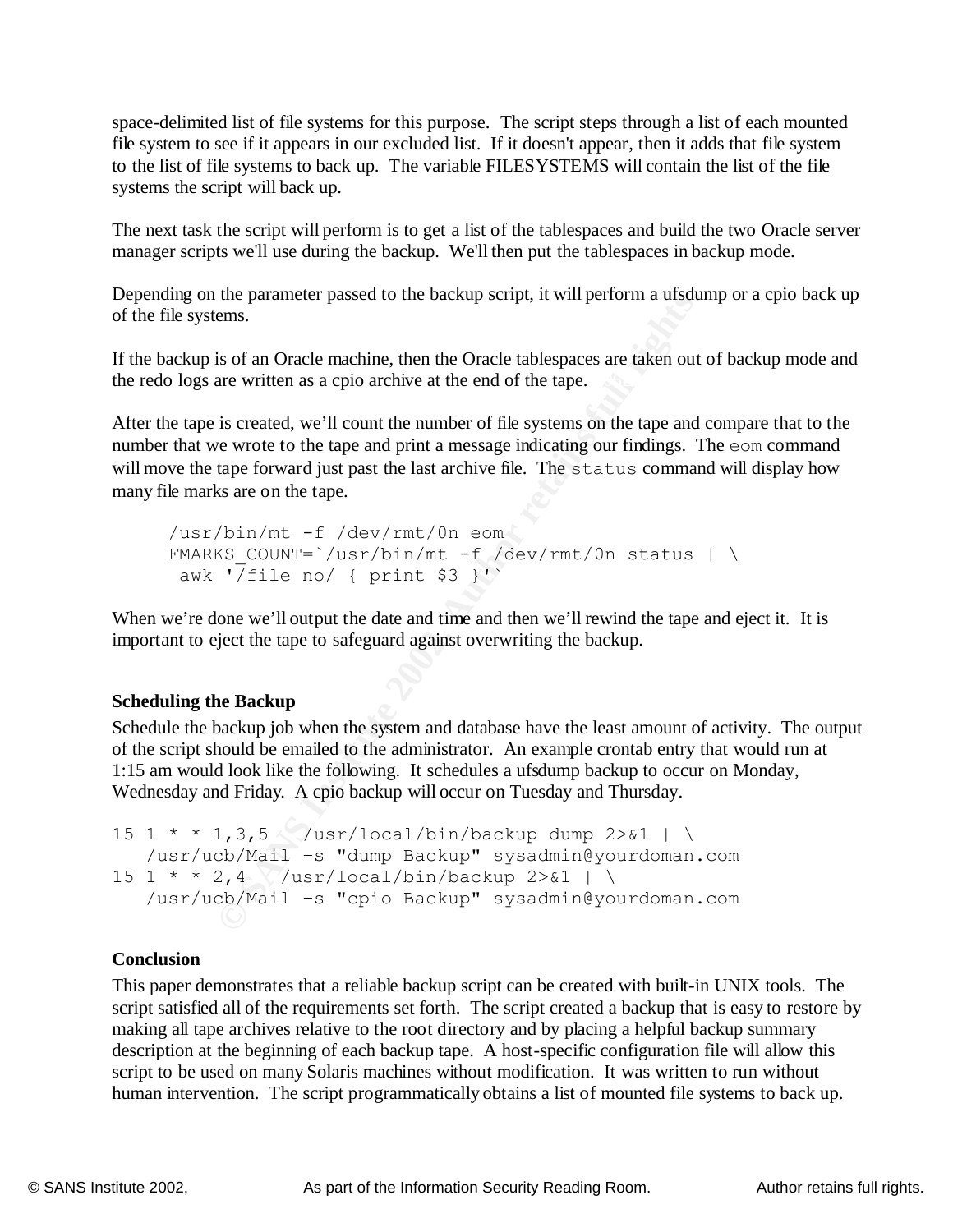Special considerations were made to accommodate the Oracle database application software by placing the tablespaces in backup state using the Oracle server manager before backing them up and by separately backing up the Oracle redo logs. All output from the backup tools was logged and an abbreviated output was generated which included any errors written to the systems error log. After the backup was complete the script verified that the file archive count that existed on the tape was equal to the file archive count written to the tape.

There are a few areas in which this script could be improved

- allow for multiple tape devices
- allow for backups to remote tape drives
- For multiple tape devices<br>
for backups to remote tape drives<br>
for additional command line parameters to specify things like altern<br>
cluded or excluded file systems<br>
im more extensive integrity checks of backup data<br>
e to K • allow for additional command line parameters to specify things like alternate configuration file, included or excluded file systems
- deal with multiple Oracle database instances
- perform more extensive integrity checks of backup data
- migrate to Kourne shell for using subroutines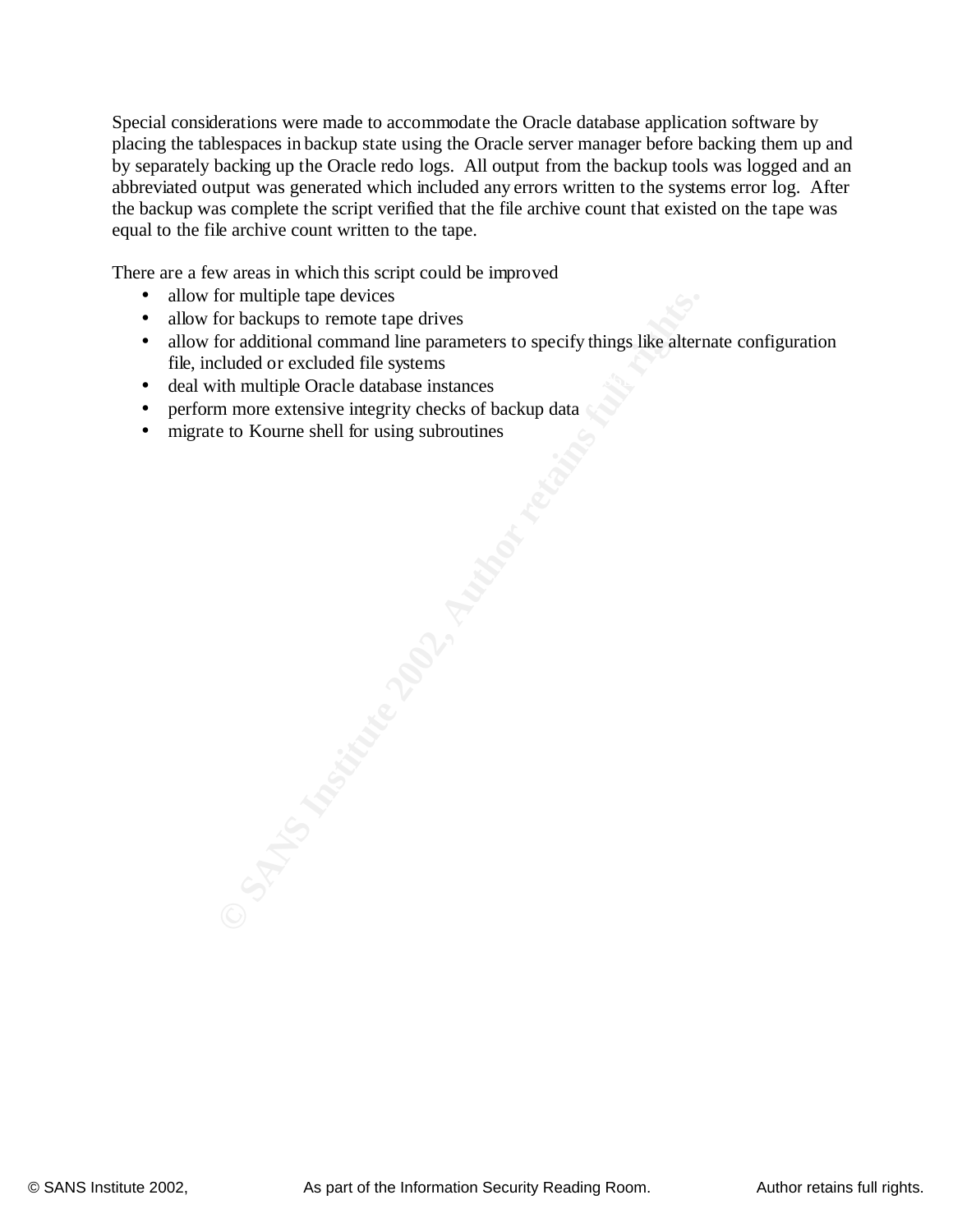```
Cav/rmt/Oc'<br>
Cav/rmt/Ocn'<br>
2C='/dev/rmt/Ocn'<br>
2C='/dev/rmt/Ocn'<br>
2C='/dev/rmt/Ocal/backuplogs'<br>
P="<br>
P="<br>
PEDEV TAPEDEV NR HARDWARE_IOG BU_LOG_DIR EXCLUDE_FS<br>
DRACIE MACHINE<br>
DELT"<br>
2CLE_REDO_LOG_DIR ORACLE_HOME ORACLE_SID
  K_{\rm eff} = 1 final principal \sim 25 affects by \sim 25 and \sim 25# LOG START is the number of lines in our hardware log
#!/bin/sh
#
#
# Usage: backup [ cpio | dump ]
#
# cpio Perform backup using cpio (default)
# dump Perform backup using ufsdump
#
# Set default configuration variables
TAPEDEV='/dev/rmt/0c'
TAPEDEV_NR='/dev/rmt/0cn'
HARDWARE_LOG='/var/adm/messages'
BU_LOG_DIR='/usr/local/backuplogs'
EXCLUDE FS=""
export TAPEDEV TAPEDEV_NR HARDWARE_LOG BU_LOG_DIR EXCLUDE_FS
IS ORACLE MACHINE="NO" # Machine doesn't have Oracle installed
ORACLE_REDO_LOG_DIR=""
ORACLE HOME=""
ORACLE_SID=""
export IS ORACLE MACHINE
export ORACLE_REDO_LOG_DIR ORACLE_HOME ORACLE_SID
CFG='/etc/backup.conf'
# See if host configuration file exists
# if so then source it
if [ -f $CFG ]; then
# Get different settings from default
   . $CFG
f_i# Get date in the format YYMMDD
YMD=`date +%y%m%d`
if [ ! -c ${TAPEDEV} ]; then
   echo "${TAPEDEV} is not a character special device"
   exit 1
elif \lceil ! -c ${TAPEDEV NR} ]; then
  echo "${TAPEDEV_NR} is not a character special device"
   exit 1
fi
if [ ! -d ${BU LOG DIR} -o ! -w ${BU LOG DIR} ]; then
  echo "${BU_LOG_DIR} doesn't exist or isn't writable"
   exit 1
fi
echo "### Backup Starting at `date`"
# when the backup began. We're not concerned with anything
# that occurred before now.
LOG START=`wc -1 < ${HARDWARE LOG}# strip leading and trailing spaces
```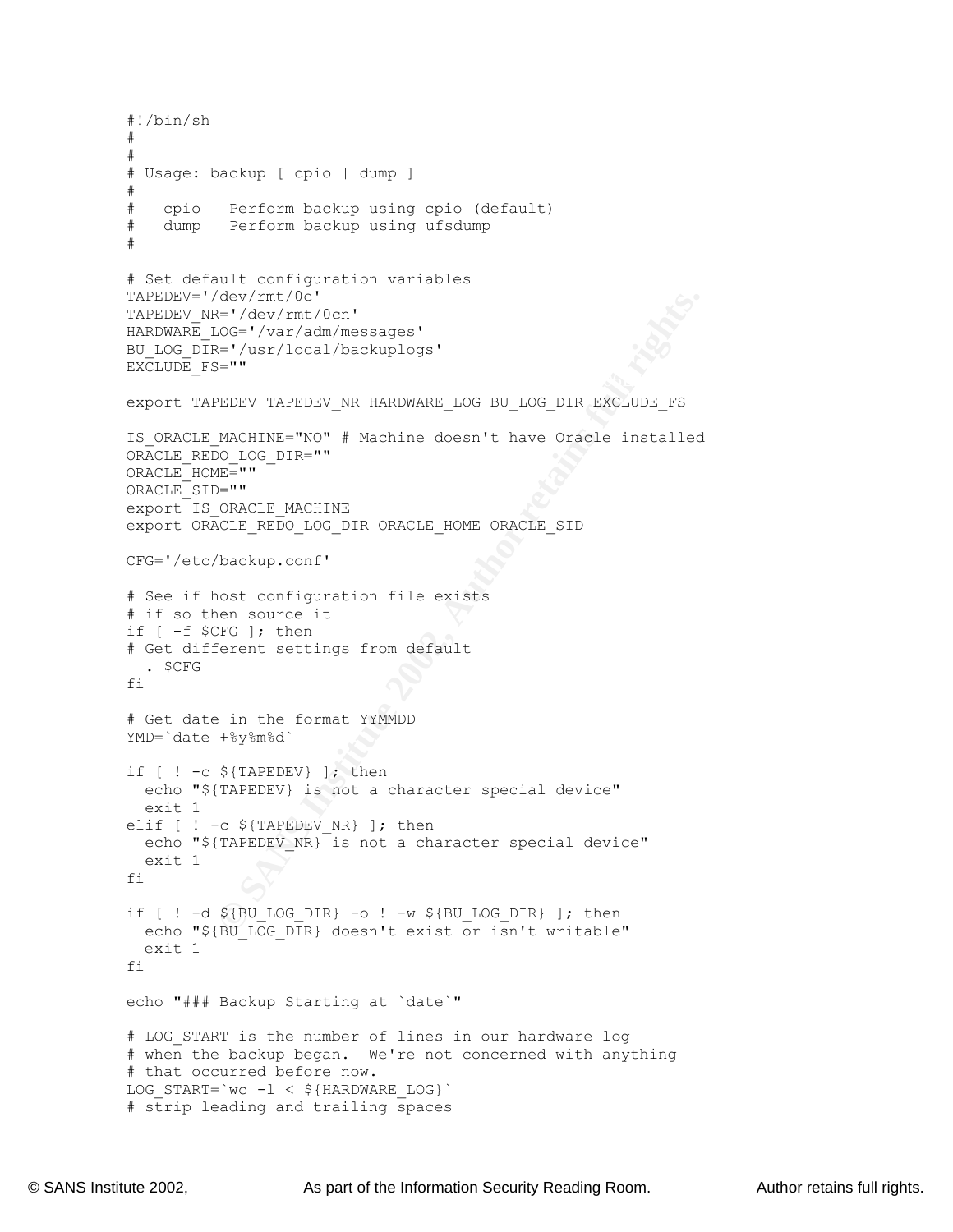```
OF to tape to test that it is writable<br>
PEDEV) weef 1<br>
\begin{bmatrix} -\text{ne} & 0 \end{bmatrix}; then<br>
\begin{bmatrix} -\text{ne} & 0 \end{bmatrix}; then<br>
\begin{bmatrix} 2\text{e}^{\text{u}} & \text{10} & \text{10} \\ 0 & \text{10} & \text{10} \end{bmatrix}<br>
\begin{bmatrix} 2\text{e}^{\text{u}} & \text{10} & \text{10} \\ 0 & \text{if [ ${?} -ne 0 ]; then
Backup of Hostname:`hostname` started on `date`
LOG_START=`expr ${LOG_START}`
# Rewind tape
mt -f ${TAPEDEV} rewind
# Check mt return status
if [ ${?} -ne 0 ]; then
     echo "*** No tape loaded or drive offline ***"
     exit 1
fi
# Write EOF to tape to test that it is writable
mt -f ${TAPEDEV} weof 1
# Check mt return status
      echo "*** Tape is write protected ***"
     exit 1
fi
BACKUPTYPE="cpio"
if [ "${1}" = "dump" ]; then
  BACKUPTYPE="dump"
fi
# Get list of unix file systems to back up
MOUNTEDSYSTEMS=`df -F ufs | cut -d' ' -f1 | sort`
# Remove excluded file systems from list
for FS in $MOUNTEDSYSTEMS
do
  case " ${EXCLUDE FS} " in
     # If its excluded do nothing
     *" ${FS} "*);;
      # Add entry to list
      *) case "${FILESYSTEMS}" in
           # List is empty so this is the first entry 
           '') FILESYSTEMS="${FS}";;
           # List contains entries so append to list
           *) FILESYSTEMS="${FILESYSTEMS} ${FS}";;
    esac;;
   esac
done
# Build backup summary file to be put first on tape
cat << HEREIS > /tmp/backup.ident.$$
Tapedev: ${TAPEDEV}
${BACKUPTYPE} of:
```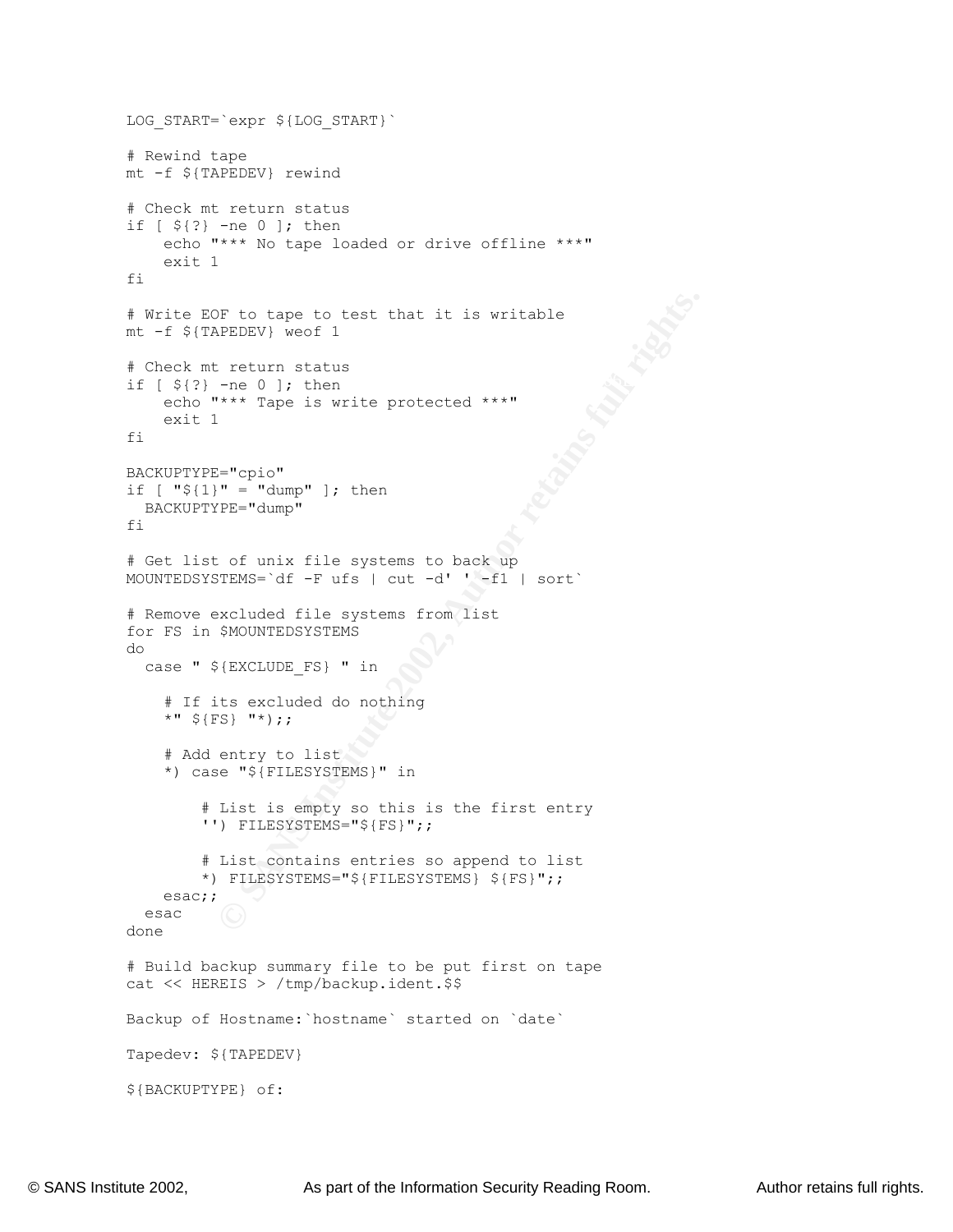**EXANCIE MACHINE)" = "YES" ]; then**<br> **ERRIS** >> /tmp/backup.ident.\$\$<br>
thine is running Oracle. The last archive on this ta<br>
CO archive of the REDO logs in SORACLE\_REDO\_LOG\_DIR<br>
REIS >> /tmp/backup.ident.\$\$<br>
RETS >> /tmp/ba if [ " $$$  [IS ORACLE MACHINE}" = "YES" ]; then # Will contain all tablespace names (Oracle adds .log extension) ### State of file systems to back up at start of backup `df -k \$FILESYSTEMS` ### HEREIS if [ -n "\$EXCLUDE FS" ]; then cat << HEREIS > /tmp/backup.ident.\$\$ ### State of file systems to exclude from back up `df -k \$EXCLUDE\_FS` ### HEREIS fi cat << HEREIS >> /tmp/backup.ident.\$\$ ### This machine is running Oracle. The last archive on this tape Is a CPIO archive of the REDO logs in \$ORACLE REDO LOG DIR ### HEREIS fi cat << HEREIS >> /tmp/backup.ident.\$\$ RESTORE INFORMATION: All backups are done relative to their respective file systems. Change to the top level of the file system where the file should be restored before running the restore command. # cpio -icvC 32768 < /dev/rmt/0cn [FILE\_TO\_RESTORE] # ufsrestore xvfs /dev/rmt/0 [FS\_NO] [FILE\_TO\_RESTORE] NOTE: FS NO is the number of file systems into the tape HEREIS # Write backup summary as first file on tape cp /tmp/backup.ident.\$\$ \${TAPEDEV\_NR} rm /tmp/backup.ident.\$\$ # Keep count of number of file archives written to tape # start at 1 because the backup summary FS\_COUNT=1 if  $[$  " $\S$ {IS ORACLE MACHINE}" = "YES" ]; then ###### # Oracle Specific Section ### SN\_FILE='/tmp/spacenames' # Invoke Oracle to get list of tablespace names echo su - oracle -c \${ORACLE HOME}/bin/svrmgrl <<HEREIS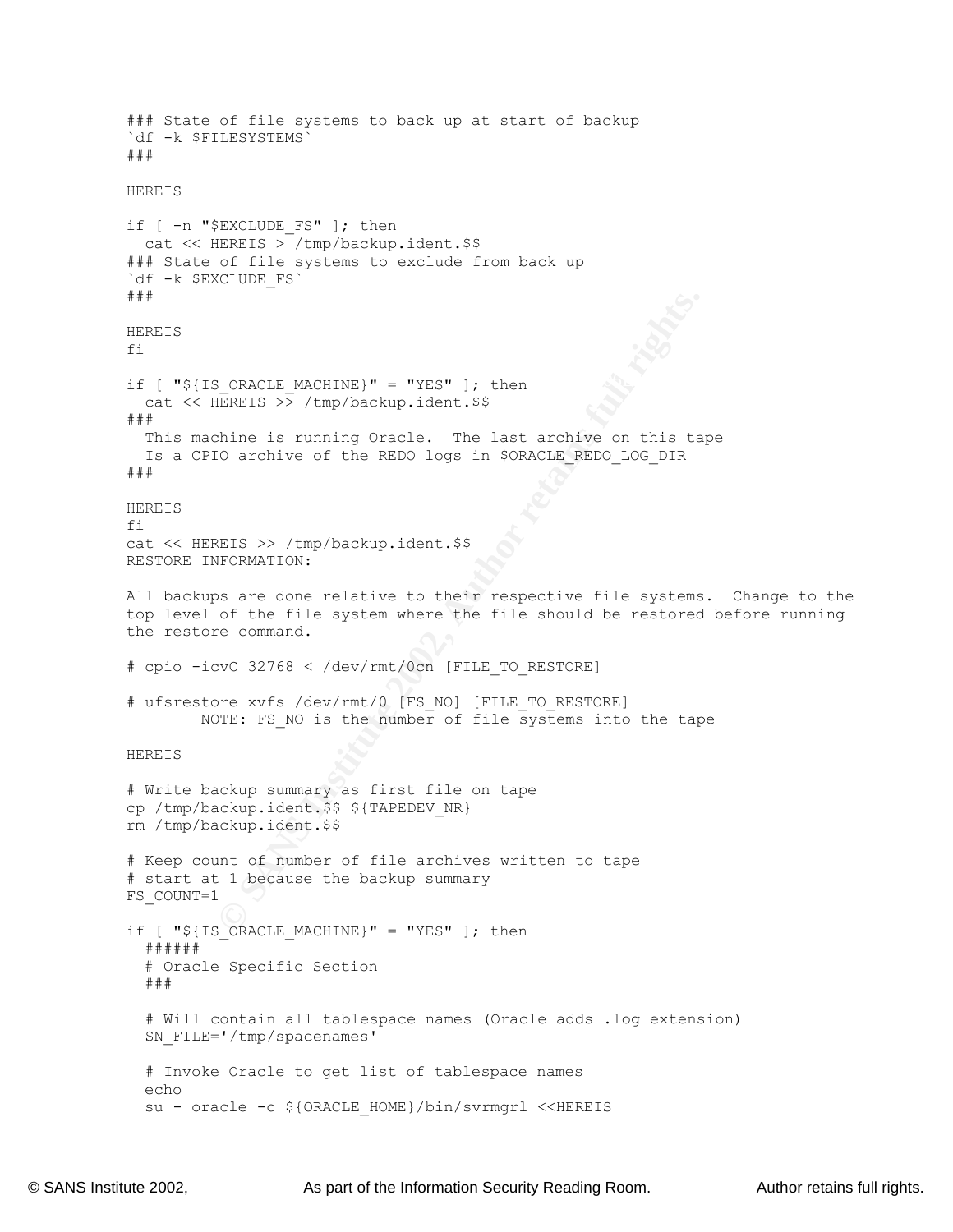```
are the Oracle sever manager script files that we wi<br>
with our list of tablespace names<br>
"I" (tmp/oracle-backup-begin.$($)"<br>
"I" (tmp/oracle-backup-begin.$($)"<br>
begin backup and end backup ORACLE server manager sc<br>
nonect 
  \mathcal{L} = \mathcal{L} \mathcal{L} \mathcal{L} \mathcal{L} \mathcal{L} \mathcal{L} \mathcal{L} \mathcal{L} \mathcal{L} \mathcal{L} \mathcal{L} \mathcal{L} \mathcal{L} \mathcal{L} \mathcal{L} \mathcal{L} \mathcal{L} \mathcal{L} \mathcal{L} \mathcal{L} \mathcal{L} \mathcal{L} \mathcal{L} \mathcal{L} \mathcal{L} \mathcal{L} \mathcal{L} \mathcal{L} \mathcal{L} \mathcal{L} \mathcal{L} \mathcal{L} \mathcal{L} \mathcal{L} \mathcal{L} \mathcaldo<br>echo "Dumping ${FS} ${TAPEDEV_NR}" | \
connect internal
set termout off
spool ${SN FILE};
select tablespace name from sys.dba tablespaces;
spool off;
exit;
HEREIS
    # These are the Oracle sever manager script files that we will
    # create with our list of tablespace names
  DB_BEGIN="/tmp/oracle-backup-begin. ${$}"
   DB_END="/tmp/oracle-backup-end.${$}"
    # Build begin backup and end backup ORACLE server manager scripts
  echo "connect internal" | tee ${DB BEGIN} > ${DB END}
  echo "archive log list" >> ${DB BEGIN}
   # Remove header and trailing information from log and build tablespace
    # directives
  sed -e "1,2d" -e "\$d" ${SN FILE}.log | \
   while read TABLESPACE
   do
      # Directive to begin backup state for the tablespace
      echo "alter tablespace ${TABLESPACE} begin backup;" >> ${DB_BEGIN}
      # Directive to end backup state for the tablespace
     echo "alter tablespace ${TABLESPACE} end backup;" >> ${DB END}
   done
    # Finish up directives
  echo "archive log list" >> ${DB END}
  echo "exit;" | tee -a $ {DB} BEGIN} >> $ {DB} END}
    # Set mode of db scripts 
  chmod 600 ${DB BEGIN} ${DB END}
         # Put tablespaces into backup mode
        su - oracle -c ${ORACLE HOME}/bin/svrmgrl < ${DB BEGIN}
    #
    # End Oracle Specific
   ######
fi
cd /
if \lceil "$BACKUPTYPE" = "dump" ]; then
    # Backup using dump
   for FS in ${FILESYSTEMS}
   do
           tee -a ${BU LOG DIR}/bu.ufsdump.${YMD}
        /usr/sbin/ufsdump 0fu ${TAPEDEV_NR} ${FS} 2>&1 | \
            # we're only concerned with the last two lines of output
```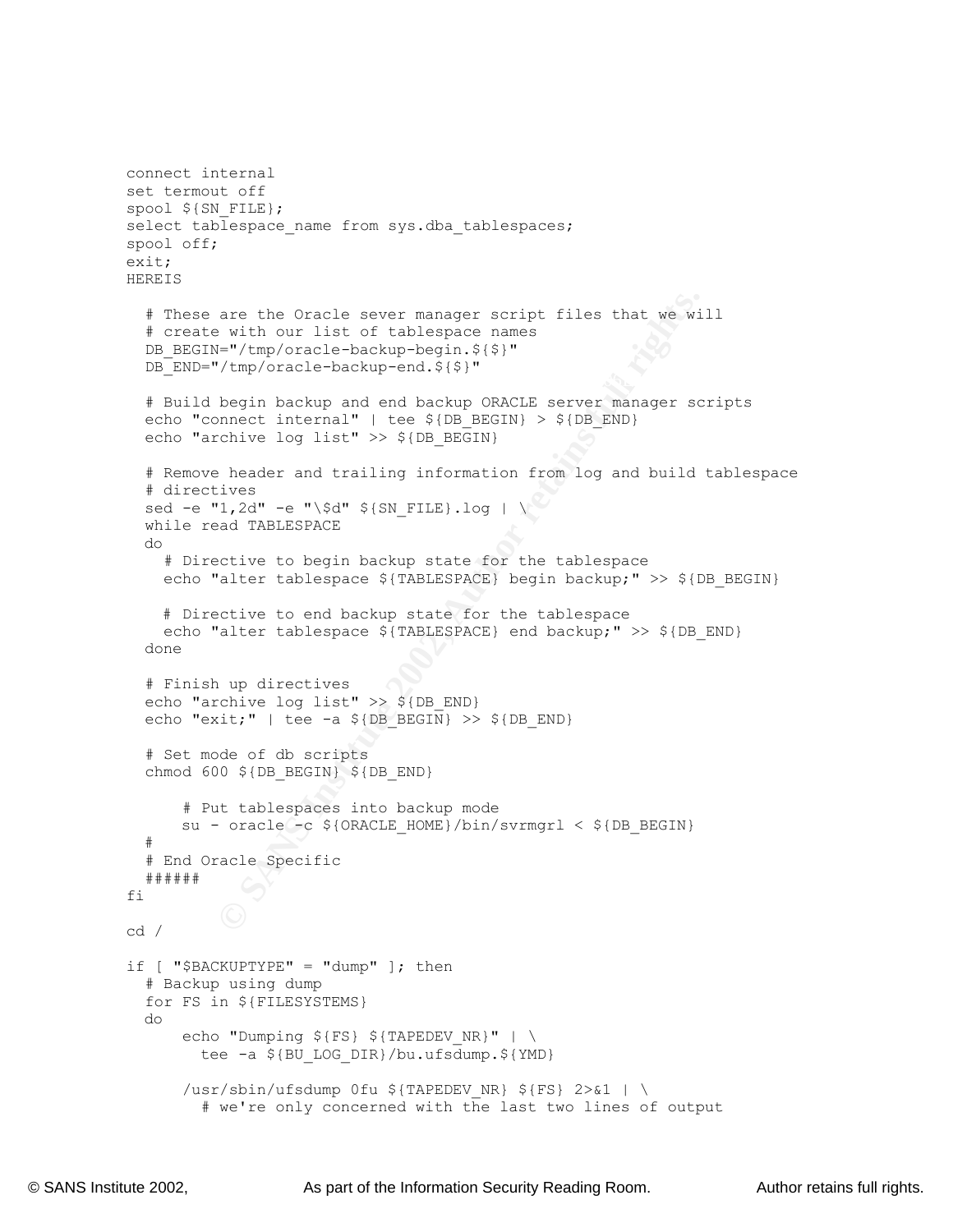```
Whitling Cplo archive of $(FS) to $(TAPEDEV_NR)"<br>
SANS IDOG_DIR)/bu.cpio.$(YMD).err \<br>
SU_LOG_DIR)/bu.cpio.$(YMD).err \<br>
SU_LOG_DIR)/bu.cpio.$(YMD).err \<br>
20_LOG_DIR)/bu.cpio.$(YMD).err \<br>
essed to change "./" back to "/" 
find .${FS} -print -xdev | \
  \mathbf{F}_{\mathbf{r}} final \mathbf{F}_{\mathbf{r}} final \mathbf{F}_{\mathbf{r}} and \mathbf{F}_{\mathbf{r}} because \mathbf{F}_{\mathbf{r}} # to determine if this was a successful dump
         tee -a ${BU LOG DIR}/bu.ufsdump.${YMD} | tail -3
        # Count dump of file system
       FS COUNT=`expr ${FS COUNT} + 1`
   done
else
   # Backup using cpio 
   for FS in ${FILESYSTEMS}
   do
    echo "Writing cpio archive of ${FS} to ${TAPEDEV NR}" |\
    tee -a ${BU LOG DIR}/bu.cpio.${YMD}.err \
     >> ${BU_LOG_DIR}/bu.cpio.${YMD}
     # The output of find will always be relative to root
        # Use sed to change "./" back to "/" so Solaris cpio won't bark
      sed -e 's/^\.\/$/\//' | \
      cpio -oacvC 32768 -0 ${TAPEDEV NR} \
      2>> ${BU LOG DIR}/bu.cpio.${YMD}.err \
       1>> ${BU_LOG_DIR}/bu.cpio.${YMD}
     # count cpio archive of file system
    FS COUNT=`expr $FS COUNT} + 1`
   done
   cat ${BU_LOG_DIR}/bu.cpio.${YMD}.err
fi
if [ ${IS ORACLE MACHINE} = "YES" ]; then
   # Take tablespaces out of backup mode
   echo
  su - oracle -c ${ORACLE HOME}/bin/svrmgrl < ${DB END} # Wait for redo logs to be flushed
   sleep 120
   # Remove temp files
   rm ${SN_FILE}.log ${DB_BEGIN} ${DB_END}
   FS="${ORACLE_REDO_LOG_DIR}"
   cd $FS
   echo "Writing cpio archive of ${FS} to ${TAPEDEV_NR}" |\
  tee -a ${BU LOG DIR}/bu.cpio.redo.${YMD}.err >> \frac{1}{2}{BU LOG DIR}/bu.cpio.${YMD}
  find . -print -xdev -follow + \ncpio -oacvC 32768 -0 ${TAPEDEV NR} \
    2>> ${BU_LOG_DIR}/bu.cpio.redo.${YMD}.err \
    1>> ${BU_LOG_DIR}/bu.cpio.${YMD}
   # count cpio archive of file system
  FS COUNT=`expr $FS COUNT} + 1`
  cat ${BU LOG DIR}/bu.cpio.redo.${YMD}.err
fi
# Display filesystem information that was just backed up
echo "### Currently mounted file systems:"
df -k ${FILESYSTEMS}
echo "###"
```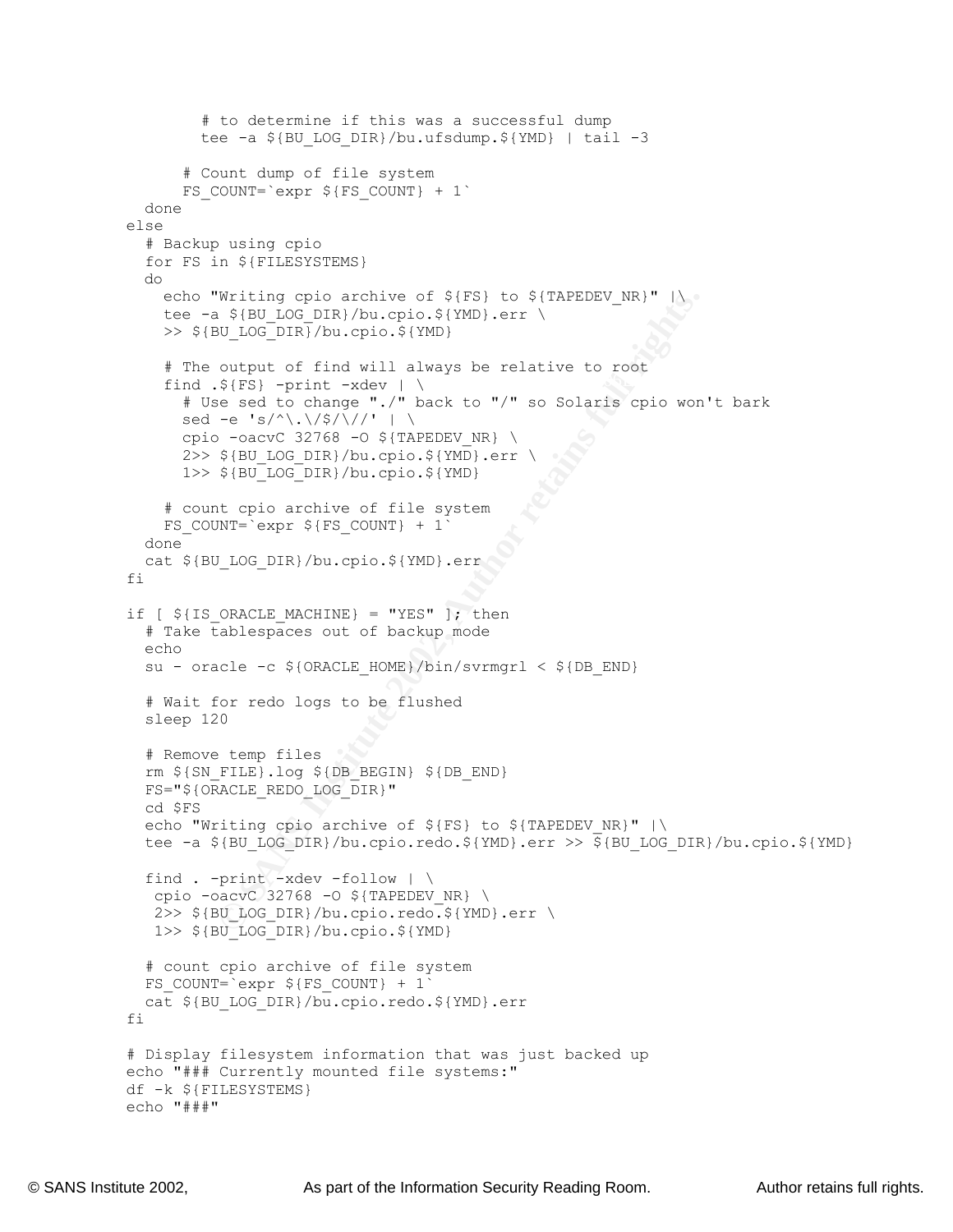```
E ITS INCREMICAT IT (2003)<br>
C The Connect from "| \<br>
C The Connect from "| \<br>
C (print substr($0,1,78) }; \<br>
length > 78 (print " cubstr ($0,79)<br>
length > 78 (print " cubstr ($0,79)<br>
<br>
<br>
LOG_DIR)<br>
The LOG_DIR)<br>
The
\text{echo} "###"
LOG END=`wc -1 < \frac{1}{2}{HARDWARE LOG}`
# strip leading and trailing spaces
LOG_END=`expr ${LOG_END}`
if \overline{[} "${LOG BEGIN}" -ne "${LOG END}" ]; then
   # Report errors in log during backup
   # add additional grep lines to remove normal messages appearing in your
   # system logging script
   echo "### System logs generated during backup:"
  cat ${HRDWARE LOG} | \
    sed -e "1, $[LOG START]d" | \ \ \ \ grep -v "connect from " | \
     grep –v "refused connection from " | \
    nawk '{ print substr($0,1,78) }; \
           length > 78 { print " " substr ($0,79) }'
fi
# Remove old log files
if [ "${BACKUPTYPE}" = "cpio" ]; then
  cd ${BU_LOG_DIR}
  find . -mtime +14 - follow -exec rm {}ls -lt ${BU LOG DIR}/*
   echo 
fi
# Get number of file marks on tape
mt -f ${TAPEDEV_NR} eom
FMARKS COUNT=`mt -f ${TAPEDEV_NR} status | awk '/file no/ { print $3 }'`
# Number of file systems and files on tape should match
if [ "${FMARKS COUNT}" -ne "${FS COUNT}" ]; then
  echo "*** ERROR: ${FS COUNT} file systems written to tape. " \
   "${FMARKS_COUNT} actually on tape ***n"
else
  echo "${FS COUNT} file systems written and ${FMARKS COUNT} verified" \
   "on tape"
fi
# Eject tape
mt -f ${TAPEDEV} rewoffl
echo "Backup Finished at " `date`
```